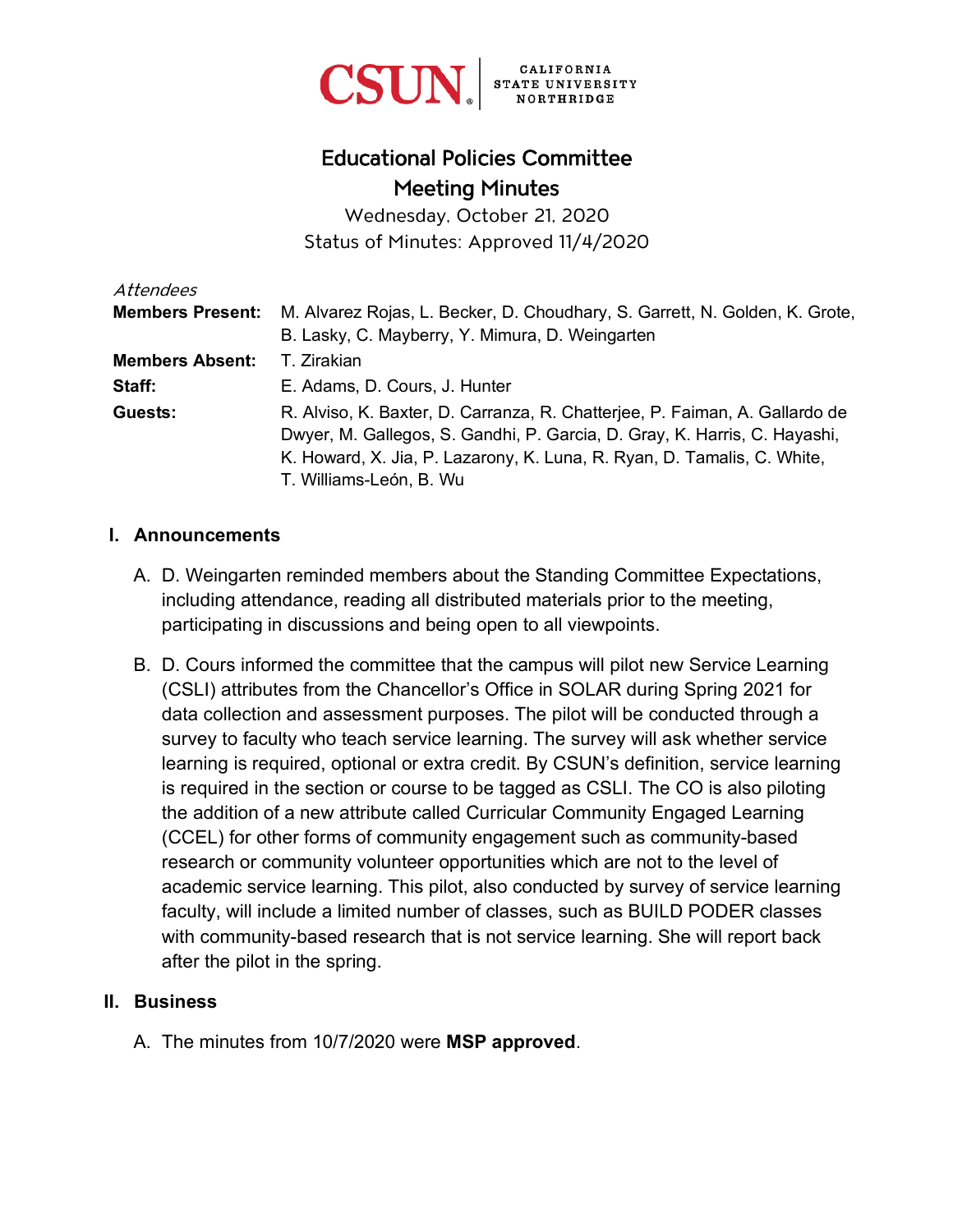- B. Program Review Updates
	- 1. C. Mayberry reported on the Kinesiology external review exit meeting. Commendations included recognition of the department's strong undergraduate and graduate programs, with Dance being very strong; faculty productivity and activity in scholarship, as well faculty serving in leadership positions on campus; and students speaking highly of the faculty. Recommendations addressed low tenure density; limited research lab space and outdated technology in teaching spaces; enhanced access to advising; graduation rates/equity gap; informing students of opportunities earlier in the program and tying opportunities in the Center of Achievement to service learning; and improving the ease of finding information on the website.
	- 2. B. Lasky reported on the Urban Studies and Planning external review exit meeting. Commendations included a spirit of positivity in the department with students and faculty; a well-run department with congeniality among faculty; a well-managed transition to remote learning; and students feeling supported by the faculty and chair of the department. Recommendations included looking at the overreliance on FTES from two undergraduate courses; growing the minor; conducting more outreach to high schools and community colleges; and crosslisting courses with other departments.
- C. The committee discussed revisions to the proposed General Education Section B Student Learning Outcomes. D. Gray summarized the major changes for the committee. Under the previous GE plan, the sciences were considered broadly as natural sciences, whereas EO 1100R separates Section B into physical sciences and life sciences. The previous SLOs were vague so it was necessary to divide physical and life and then specify that terminology with the appropriate SLOs. The proposed changes also address the 3 unit upper division B5 requirement from either B1, B2 or B4. Courses in B5 incorporate the SLOs of the respective subcategories. D. Weingarten said he consulted with B. Paller in the Office of Academic Assessment and Program Review who confirmed that the proposed SLOs are assessable.

Members asked for clarification on how many SLOs a course needs to meet for B5 since it includes SLOs from B1, B2 or B4 plus the two proposed SLOs for B5. Currently, courses in Subject Explorations need to meet at least two of the SLOs. It was suggested that the committee have a separate discussion about the issue of how many SLOs GE courses need to meet.

Additionally, a subcommittee was also formed to propose revised SLOs for Section C, Arts and Humanities. K. Baxter, K. Grote, K. Harris and D. Weingarten volunteered for the subcommittee.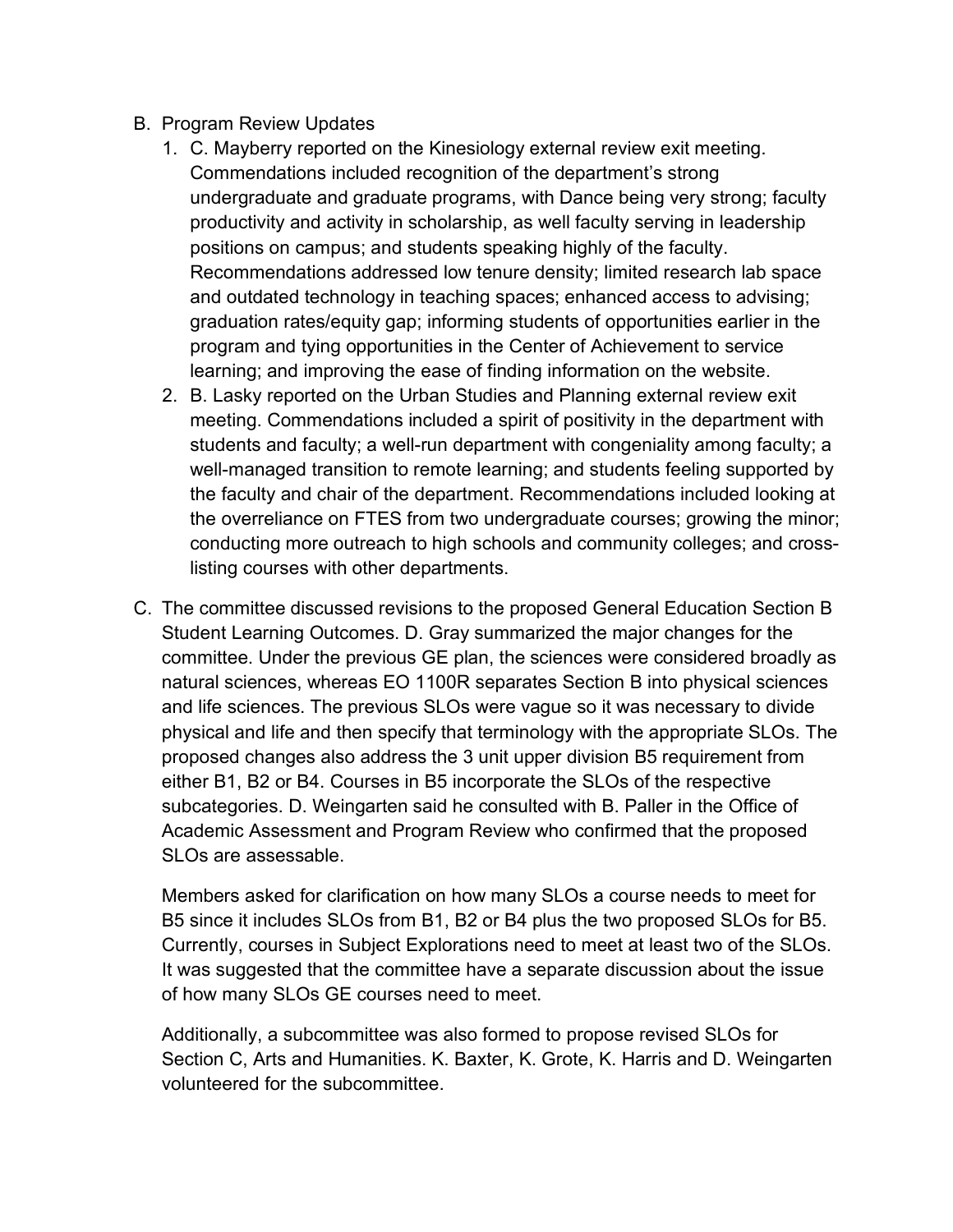- D. Y. Mimura said that the Standard Operating Procedures subcommittee anticipates sharing proposed revisions later this semester.
- E. E. Adams said that the Chancellor's Office issued a draft executive order with proposed revisions to CSU General Education Breadth related to the implementation of AB 1460. Comments may be submitted to the CO on the provided feedback form by individuals or groups by November 2.
- F. Curriculum proposals on the Consent Calendar were **MSP approved** (see Attachment I).
- G. College of Humanities

### *Liberal Studies*

#### *New Course*

1. LRS 425A-Z – Selected Topics in Childhood Studies (3). **MSP approved**.

#### *Program Modifications*

- 2. Liberal Studies, B.A. Integrated Teacher Education Program (ITEP) Freshman. **MSP approved**.
- 3. Liberal Studies, B.A. Integrated Teacher Education Program (ITEP) Junior. **MSP approved**.
- 4. Liberal Studies, B.A. Pre-Credential Program Option. **MSP approved**.

# *Linguistics*

### *New Course*

5. LING 331 – Grammar for Teaching English as a Second Language (3). **MSP approved**.

### *Program Modification*

- 6. Teaching English as a Second Language Minor. **MSP approved**.
- H. Mike Curb College of Arts, Media, and Communication *The following item was informational and not voted on.*
	- 1. Cinema and Television Arts, B.A. Option in Television Production Memo
- I. Mike Curb College of Arts, Media, and Communication *Cinema and Television Arts New Course*
	- 1. CTVA 370 Immersive Audio Production (3). **MSP approved** with addition of course description to the syllabus.

### *Music*

### *New Courses*

- 2. MUS 230M Mariachi (1). **MSP approved**.
- 3. MUS 330M Mariachi (1). **MSP approved**.

Meeting adjourned at 3:28 p.m.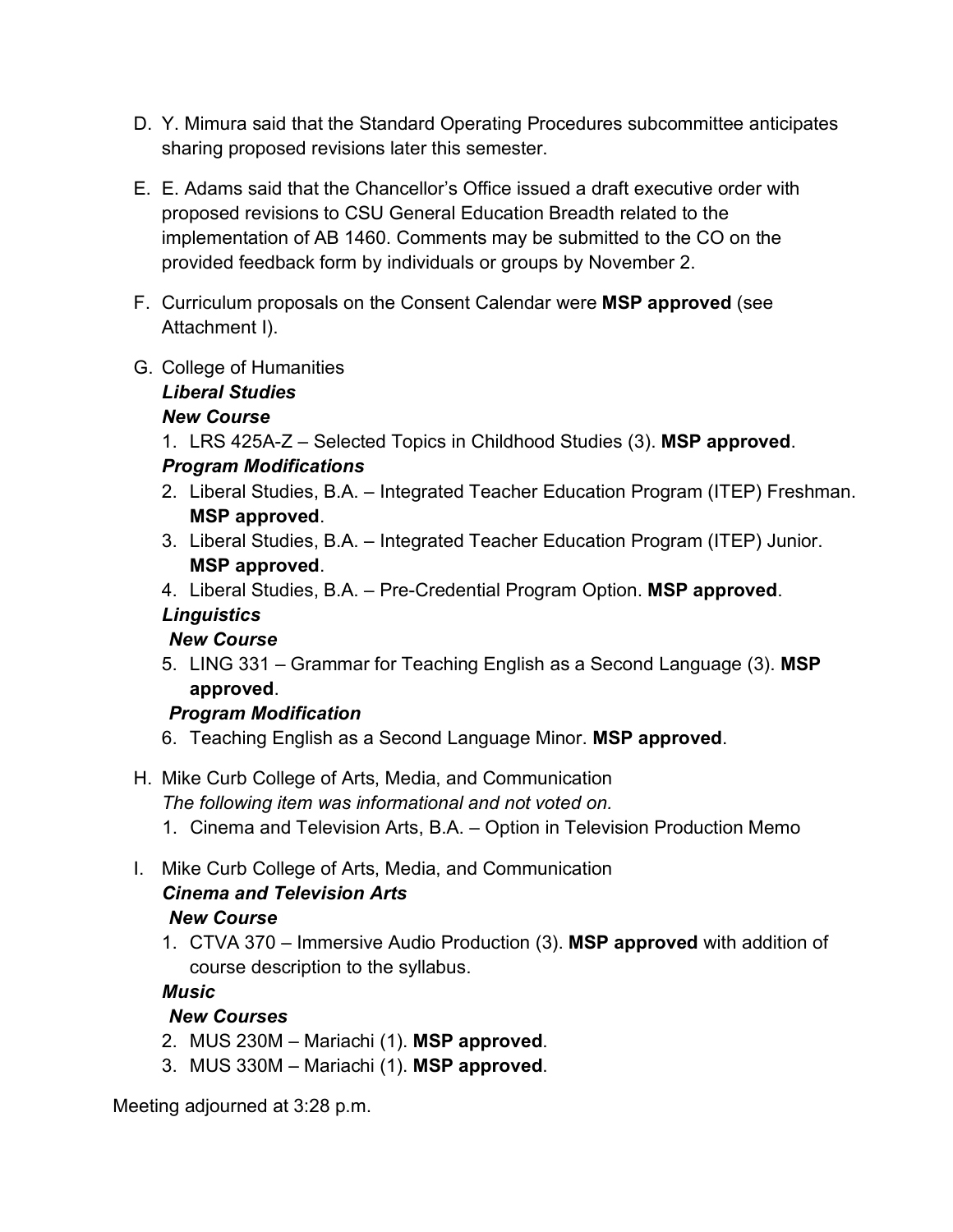### **Attachment I: Consent Calendar**

Some curriculum proposals will be moved onto a "consent calendar" on the agenda. The purpose of the consent calendar will be to expedite items deemed to be minor and noncontroversial. The Chair of EPC will move items onto the consent calendar in consultation with the Executive Secretary of the Committee. All of these items will remain available for review by all EPC members and any EPC member may remove an item from the consent calendar at any time prior to or during the meeting at which the item is to be considered. Items on the consent calendar will be acted upon as a single item. (EPC Standard Operating Procedures, page 3.)

A. College of Humanities

*Central American Studies Program Modification*

1. Central American Studies Minor

### *Religious Studies*

#### *Course Modification*

- 2. RS 367 The Cognitive Science of Religion (3) *Change course title, short title and description*
- B. Mike Curb College of Arts, Media, and Communication

### *Art*

#### *Course Modification*

1. ART 200 – Art, Media and Visualization (3) *Change course description and requisites*

#### *Communication Studies*

### *New Course (Returning from 9/16/20 for addition of WI matrix)*

2. COMS 312 – Health Communication (3) *Proposed for GE Section D1 Social Sciences*

#### *Journalism*

### *Course Modifications*

- 3. JOUR 315 Broadcast Reporting (3) *Change course description and requisites*
- 4. JOUR 494AEE Internship (1) *Change course description and requisites*
- 5. JOUR 494BEE Internship (2) *Change course description and requisites*
- 6. JOUR 495A-Z Selected Topics in Journalism (3) *Change course description and requisites*

#### *Music*

### *Course Modification*

7. MUS 492/L – Influence of Music on Behavior and Lab (3/1) *Change course title, short title, description*